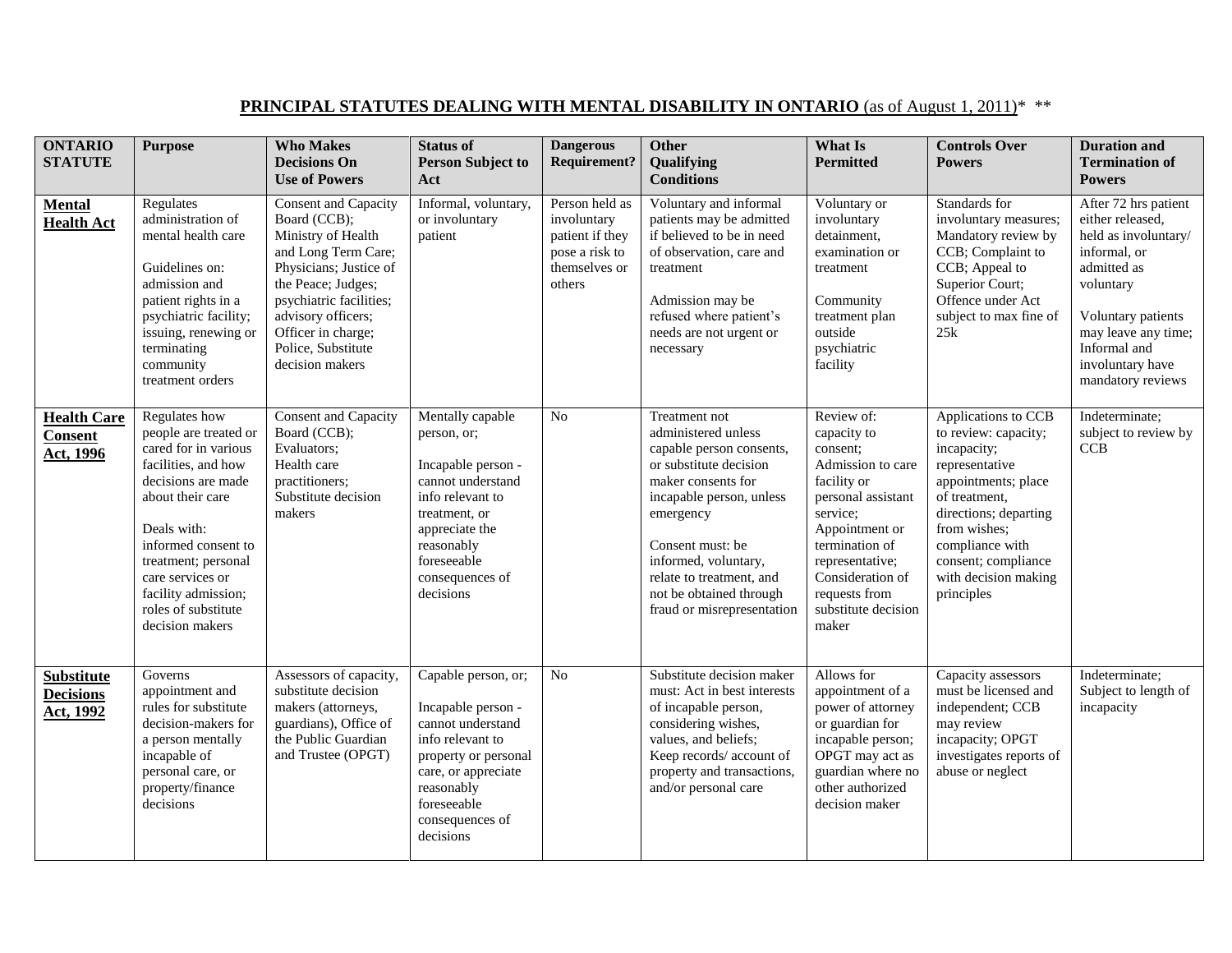| <b>ONTARIO</b><br><b>STATUTE</b>                                             | <b>Purpose</b>                                                                                                                                                                                                                                                | <b>Who Makes</b><br><b>Decisions On</b><br><b>Use of Powers</b>                                                                                                                                                                                                                                                                                                                                               | <b>Status of</b><br><b>Person Subject to</b><br>Act                                                                                           | <b>Dangerous</b><br><b>Requirement?</b>                                                                                                                                                                            | <b>Other</b><br>Qualifying<br><b>Conditions</b>                                                                                                                                                                                                                          | What Is<br><b>Permitted</b>                                                                                                                                                                                                                                                                                            | <b>Controls Over</b><br><b>Powers</b>                                                                                                                                                                                                                                    | <b>Duration and</b><br><b>Termination of</b><br><b>Powers</b>                                                                                                                     |
|------------------------------------------------------------------------------|---------------------------------------------------------------------------------------------------------------------------------------------------------------------------------------------------------------------------------------------------------------|---------------------------------------------------------------------------------------------------------------------------------------------------------------------------------------------------------------------------------------------------------------------------------------------------------------------------------------------------------------------------------------------------------------|-----------------------------------------------------------------------------------------------------------------------------------------------|--------------------------------------------------------------------------------------------------------------------------------------------------------------------------------------------------------------------|--------------------------------------------------------------------------------------------------------------------------------------------------------------------------------------------------------------------------------------------------------------------------|------------------------------------------------------------------------------------------------------------------------------------------------------------------------------------------------------------------------------------------------------------------------------------------------------------------------|--------------------------------------------------------------------------------------------------------------------------------------------------------------------------------------------------------------------------------------------------------------------------|-----------------------------------------------------------------------------------------------------------------------------------------------------------------------------------|
| <b>Regulated</b><br><b>Health</b><br><b>Professions</b><br>Act, 1991         | Regulates 27 health<br>professions,<br>including<br>physicians, nurses,<br>dentists,<br>occupational<br>therapists and<br>psychologists<br>Establishes self-<br>governing<br>regulatory colleges<br>to govern and hold<br>health professionals<br>accountable | Minister of Health<br>and Long-Term Care;<br><b>Health Professions</b><br>Appeal and Review<br>Board (HPARB);<br><b>Health Professions</b><br><b>Regulatory Advisory</b><br>Council (HPRAC);<br><b>Regulatory Colleges;</b><br>Registrar; Committees<br>of: Executive; Patient<br>Relations; Inquiries,<br>Complaints &<br>Reports; Registration;<br>Discipline; Fitness to<br>Practise; Quality<br>Assurance | Health professionals<br>and authorities<br>governed by Act                                                                                    | No, but only<br>person acting<br>in scope of<br>practice shall<br>treat or advise<br>on health<br>where it is<br>reasonably<br>foreseeable<br>that serious<br>bodily harm<br>may result<br>from act or<br>omission | Objectives are to<br>ensure: Regulation of<br>health professionals;<br>Standards of practice;<br>Access to services;<br>Sensitivity to<br>individuals in dealing<br>with professionals,<br>Colleges, and the Board                                                       | Sets out powers of<br>Minister; Creates<br>HPRAC and<br>HPARB;<br>Identifies 14<br>controlled acts to<br>only be performed<br>by authorized<br>persons; Sets out<br>which professions<br>are self-governed;<br><b>Establishes Health</b><br>Professions<br>Procedural Code as<br>part of each health<br>profession Act | <b>HPARB</b> conducts<br>complaint and<br>registration reviews<br>and hearings;<br>Minister may make<br>inquiries to review<br>activities of a<br>regulatory college<br>and/or require action;<br>make, amend, or<br>revoke a regulation<br>Discipline for<br>misconduct | Membership in a<br>health profession<br>may be refused,<br>restricted or<br>terminated if<br>qualifications are<br>not met, or if<br>misconduct,<br>incompetence or<br>incapacity |
| <b>Personal</b><br><b>Health</b><br><b>Information</b><br>Act, 2004          | Sets out rules for<br>the collection, use<br>and disclosure of<br>personal health<br>information<br>The Act applies to<br>health settings,<br>including mental<br>health programs and<br>psychiatric facilities                                               | Health information<br>custodians (persons<br>delivering health care<br>services); Recipients<br>of health info; Agents<br>who perform services<br>for custodians;<br>Substitute decision<br>makers; Information<br>and Privacy<br>Commissioner                                                                                                                                                                | Individual who has<br>personal health info<br>collected (eg.<br>physical or mental<br>health, provision of<br>care, plan of<br>service, etc.) | No, but info<br>may be<br>disclosed<br>without<br>consent where<br>necessary on<br>reasonable<br>grounds to<br>reduce or<br>eliminate a<br>significant<br>risk of bodily<br>harm                                   | Health info should not<br>be disclosed for<br>purposes unrelated to<br>treatment, though some<br>use is allowed for<br>research and other<br>purposes of social value<br>Act does not apply to<br>info that could not be<br>reasonably used to<br>identify an individual | Custodians must<br>generally obtain<br>consent before they<br>collect, use, or<br>disclose personal<br>health information;<br>Reasonable steps<br>must be taken to<br>ensure info is<br>complete, accurate<br>and up to date                                                                                           | Individuals generally<br>have a right to access<br>and request<br>corrections to their<br>personal health info<br>Commissioner may<br>review complaints of<br>contravention of the<br>Act; Offenders are<br>subject to fines;<br>Individuals may sue<br>for damages      | Indefinite                                                                                                                                                                        |
| <b>Ontario</b><br>Human<br><b>Rights Code</b>                                | Sets out grounds of<br>discrimination to<br>provide equal rights<br>and opportunities,<br>and freedom from<br>discrimination                                                                                                                                  | Ontario Human<br><b>Rights Commission</b><br>(HRC); Board of<br>Inquiry; Human<br>Rights Tribunal of<br>Ontario (HRT);<br><b>Disability Rights</b><br>Secretariat; Advisory<br>Groups                                                                                                                                                                                                                         | Persons with a<br>mental impairment<br>or disorder are<br>covered under the<br>ground of<br>'disability'                                      | N <sub>o</sub>                                                                                                                                                                                                     | Equal treatment<br>includes past, present<br>and perceived<br>conditions                                                                                                                                                                                                 | Protection from<br>harassment and<br>discrimination in<br>various areas (eg.<br>employment,<br>housing, services<br>membership, etc);<br>Duty to<br>accommodate                                                                                                                                                        | HRC duty to protect<br>public interest/<br>eliminate<br>discriminatory<br>practices<br>HRT holds hearings<br>where issue of human<br>rights infringement                                                                                                                 | Commissioner,<br>members and Chief,<br>and Tribunal<br>members hold<br>office for term<br>specified by<br>Lieutenant<br>Governor Council                                          |
| <b>Ontario</b><br><b>Mental</b><br><b>Health</b><br>Foundation<br><u>Act</u> | Sets out rules and<br>establishment<br>procedures for The<br>Ontario Mental<br><b>Health Foundation</b><br>and Clarke Institute<br>of Psychiatry                                                                                                              | Lieutenant Governor<br>in Council; Members,<br>Chair and Vice Chair,<br>Presiding Officer;<br>Auditor General;<br>Minister of Health<br>and Long Term Care                                                                                                                                                                                                                                                    | Foundation and<br>Institution<br>constituents                                                                                                 | No                                                                                                                                                                                                                 | Foundation establishes/<br>conducts mental health<br>program of research,<br>diagnosis and treatment;<br>Institute manages and<br>operates hospital with<br>psychiatric operations                                                                                       | Procedures to set up<br>and operate these<br>institutions                                                                                                                                                                                                                                                              | Foundation and<br>Institute subject to<br>audits and must<br>disclose annual report                                                                                                                                                                                      | Indeterminate for<br>Foundation;<br>Institute members<br>hold office for 3<br>years and subject to<br>reappointment                                                               |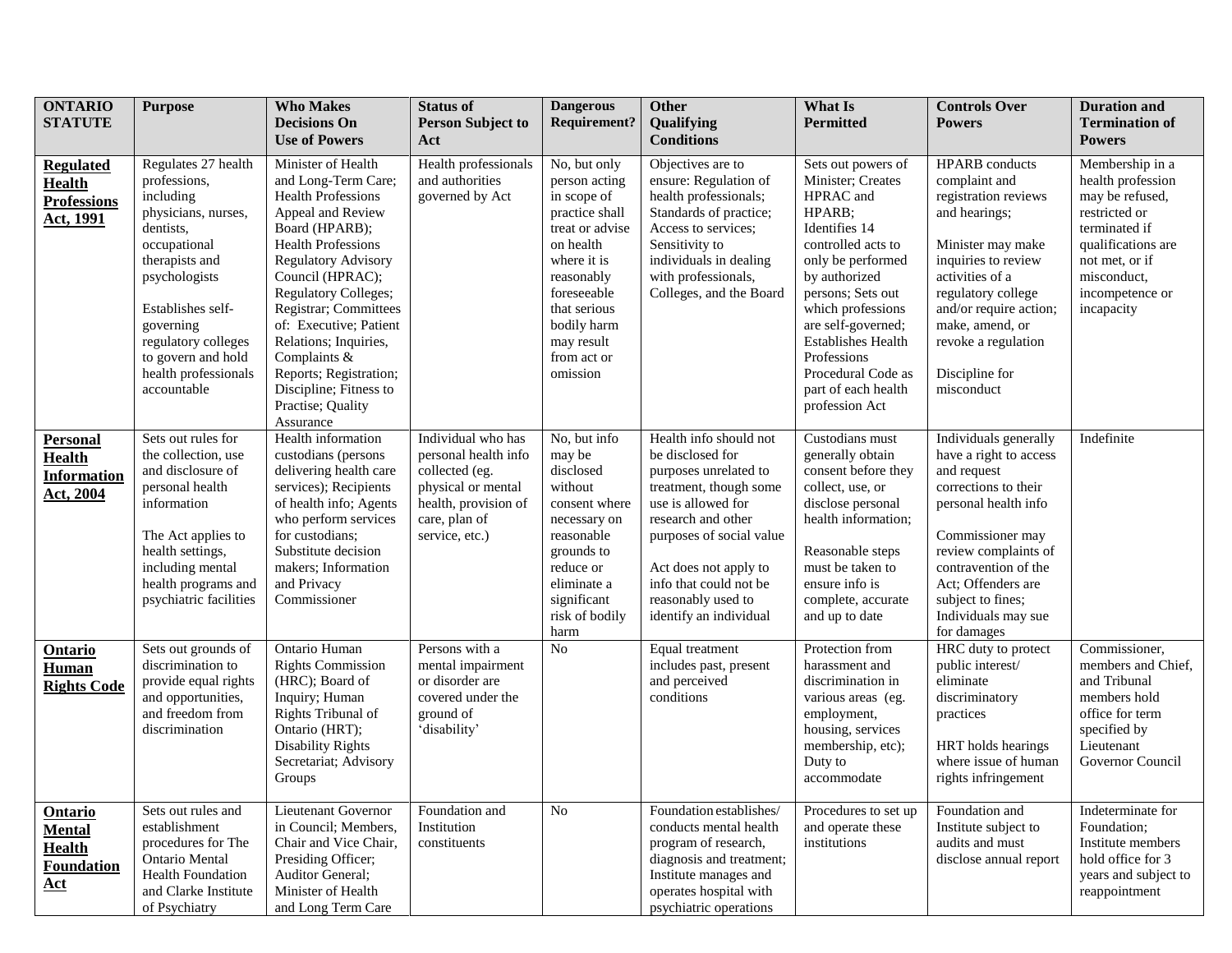| <b>ONTARIO</b><br><b>STATUTE</b>                                              | <b>Purpose</b>                                                                                                                                                                                            | <b>Who Makes</b><br><b>Decisions On</b><br><b>Use of Powers</b>                                                                                                                                                                                    | <b>Status of</b><br><b>Person Subject to</b><br>Act                                                                                                                                                                                                                                                                    | <b>Dangerous</b><br><b>Requirement?</b>                                                                                                                     | <b>Other</b><br>Qualifying<br><b>Conditions</b>                                                                                                                                                                                                                                                                                                                                                                                                | What Is<br><b>Permitted</b>                                                                                                                                                           | <b>Controls Over</b><br><b>Powers</b>                                                                                                                                                                                                                                        | <b>Duration and</b><br><b>Termination of</b><br><b>Powers</b>                                                                                                                                                                |
|-------------------------------------------------------------------------------|-----------------------------------------------------------------------------------------------------------------------------------------------------------------------------------------------------------|----------------------------------------------------------------------------------------------------------------------------------------------------------------------------------------------------------------------------------------------------|------------------------------------------------------------------------------------------------------------------------------------------------------------------------------------------------------------------------------------------------------------------------------------------------------------------------|-------------------------------------------------------------------------------------------------------------------------------------------------------------|------------------------------------------------------------------------------------------------------------------------------------------------------------------------------------------------------------------------------------------------------------------------------------------------------------------------------------------------------------------------------------------------------------------------------------------------|---------------------------------------------------------------------------------------------------------------------------------------------------------------------------------------|------------------------------------------------------------------------------------------------------------------------------------------------------------------------------------------------------------------------------------------------------------------------------|------------------------------------------------------------------------------------------------------------------------------------------------------------------------------------------------------------------------------|
| <b>Home Care</b><br>and<br><b>Community</b><br><b>Services</b><br>Act, 1994   | Ensures services<br>available to people<br>in their own homes/<br>other community<br>settings so<br>alternatives to<br>institutional care<br>exist; Provides<br>support for<br>caregivers                 | Minister of Health<br>and Long Term Care;<br><b>Health Services</b><br>Appeal and Review<br>Board; Approved<br>agencies; LHINs;<br>Service providers;<br><b>First Nations;</b><br>Substitute decision<br>makers; Lieutenant<br>Governor in Council | Persons who have<br>care in their homes<br>or other community<br>settings, including<br>"mentally capable"<br>or "mentally<br>incapable" persons                                                                                                                                                                       | N <sub>o</sub>                                                                                                                                              | Person receiving<br>community service has:<br>Rights to be dealt with<br>in a way that respects<br>dignity, privacy,<br>autonomy, needs/<br>preferences; Rights to<br>info, raise concerns/<br>recommend changes,<br>have records kept<br>confidential; Person<br>may refuse consent to<br>service                                                                                                                                             | Provision of<br>community<br>services, including:<br>community support,<br>homemaking,<br>personal support,<br>and professional<br>services                                           | Approved agency<br>establishes process for<br>reviewing complaints;<br>Appeal to Health<br>Services Appeal &<br>Review Board<br>available<br>Significant fines for<br>offences                                                                                               | Indeterminate;<br>Minister may:<br>Impose terms and<br>conditions on<br>approval or<br>financial assistance;<br>Remove or impose<br>new terms; Revoke<br>or suspend approval<br>of an agency,<br>premises; Issue<br>takeover |
| <b>Long-Term</b><br><b>Care Homes</b><br>Act, 2007                            | Governs long-term<br>care (LTC) homes<br>so that residents<br>may live with<br>dignity in security,<br>safety, and comfort,<br>and have physical,<br>psychological,<br>social, and spiritual<br>needs met | Licensee; Ministry of<br>Health and Long-<br>Term Care; Health<br>Services Appeal and<br>Review Board;<br>Directors; Substitute<br>decision makers;<br>Lieutenant Governor<br>in Council                                                           | Resident in long-<br>term care home                                                                                                                                                                                                                                                                                    | No, but there<br>is a duty to<br>restrain when<br>immediate<br>action is<br>necessary to<br>prevent<br>serious bodily<br>harm to the<br>person or<br>others | Restraints should be<br>minimized as much as<br>possible and reasonable,<br>given resident's<br>physical and mental<br>condition                                                                                                                                                                                                                                                                                                               | Recognizes dignity<br>and ensures safe<br>environment of<br>resident, including<br>right to participate<br>in developing,<br>implementing,<br>reviewing, and<br>revising plan of care | All LTC homes<br>establish written<br>policy with zero<br>tolerance of abuse and<br>neglect of residents;<br>Residents may sue;<br>Mandatory reporting<br>of harm; Minister<br>appoints inspectors;<br>Licensee may appeal<br>to Health Services<br>Appeal & Review<br>Board | Assessments occur<br>within 14 days of<br>admission to home,<br>plan of care<br>developed within 21<br>days of admission,<br>and assessed at least<br>every 6 months;<br>Discharge permitted<br>by authorized<br>person      |
| <b>Ontario</b><br><b>Disability</b><br><b>Support</b><br>Program<br>Act, 1997 | Provides income<br>and employment<br>supports to eligible<br>persons with<br>disabilities                                                                                                                 | <b>Ontario Disability</b><br>Support Program;<br>Ministry of<br>Community and<br>Social Services;<br>Service<br>Co-ordinator; Social<br>Benefits Tribunal;<br><b>Eligibility Review</b><br>Officers; Lieutenant<br>Governor in Council             | Persons with<br>disabilities who are<br>unable to work,<br>including<br>substantial physical<br>or mental<br>impairment that is<br>continuous or<br>recurrent and<br>expected to last 1<br>year or more (and<br>presents a<br>substantial barrier to<br>competitive<br>employment, or it<br>restricts daily<br>living) | N <sub>o</sub>                                                                                                                                              | Income Support:<br>Ontario resident;<br>budgetary requirements<br>exceed income and their<br>assets are within<br>prescribed limits; info<br>provided to determine<br>eligibility; Person must<br>not be addicted to drugs<br>or alcohol (unless they<br>are mentally impaired)<br><b>Employment Support:</b><br>Ontario resident,<br>intends to gain<br>competitive<br>employment, enters<br>funding agreement with<br>a service co-ordinator | Income and<br>employment support<br>for persons with<br>disabilities                                                                                                                  | Decisions affecting<br>eligibility for or<br>amount of income<br>support, assistance or<br>extended health<br>benefits can be<br>generally appealed to<br>Tribunal; Appeal to<br>Divisional Court on a<br>question of law                                                    | Based on continued<br>eligibility for<br>income or<br>employment support                                                                                                                                                     |